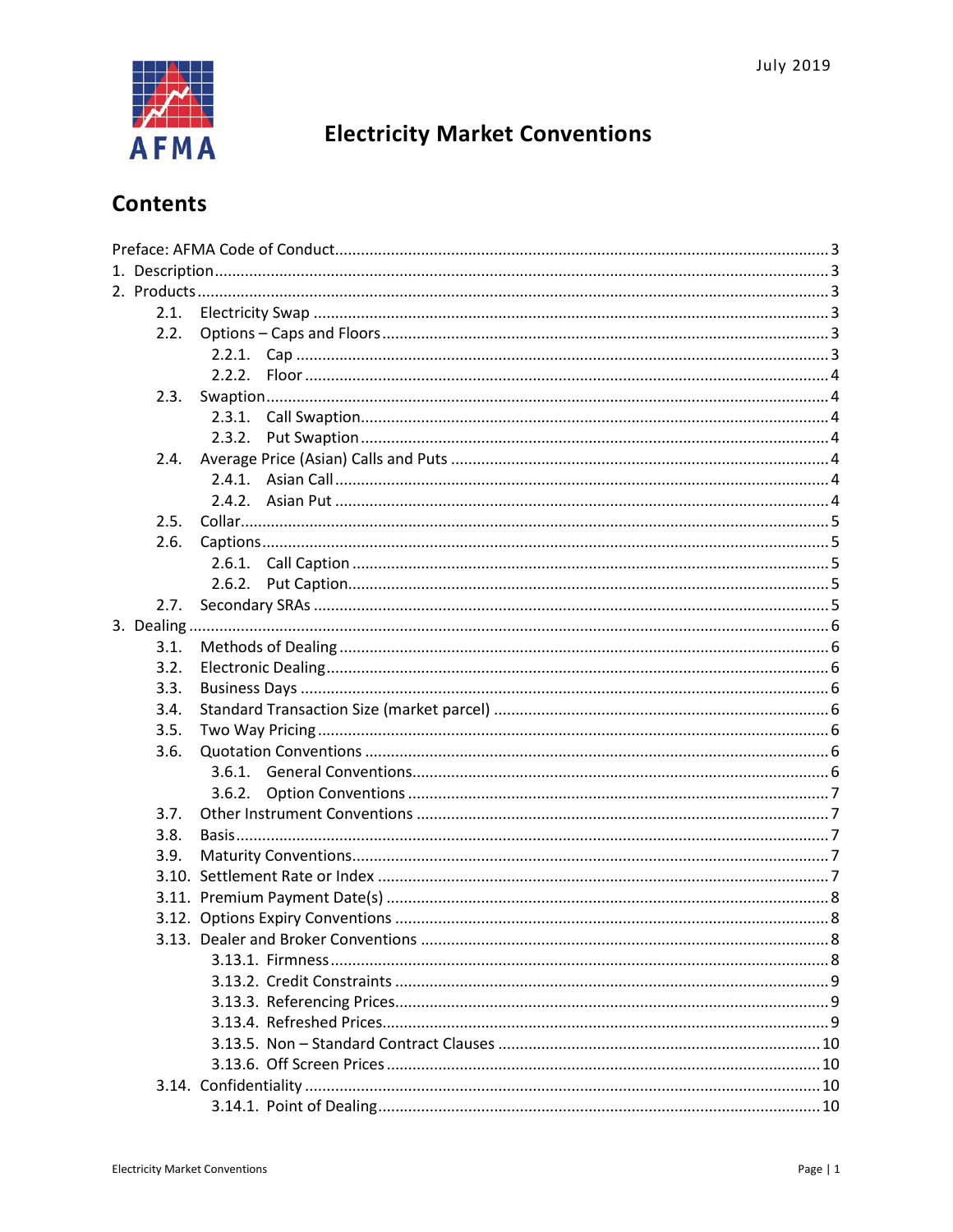| 4.2. |  |
|------|--|
| 4.3. |  |
|      |  |
|      |  |
|      |  |
|      |  |
|      |  |
| 5.2. |  |
| 5.3. |  |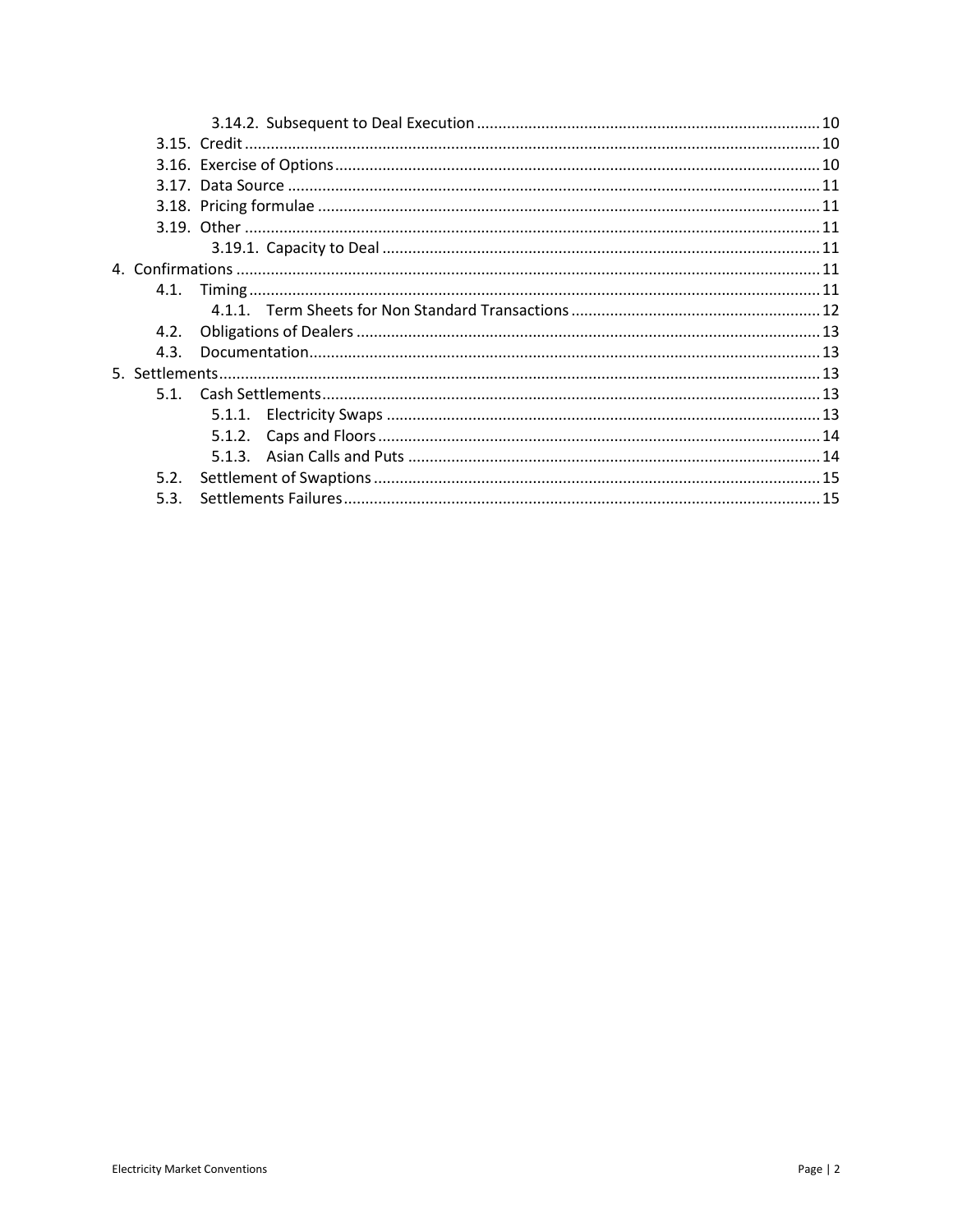## <span id="page-2-0"></span>**Preface: AFMA Code of Conduct**

AFMA promotes efficiency, integrity and professionalism in Australia's financial markets. The AFMA Code of Conduct (the Code) clearly articulates the ethical principles for minimum acceptable standards of behaviour and supports responsible decision making by firms and individuals engaged in financial markets activities.

All AFMA Financial Markets Members and Partner Members<sup>1</sup> are expected to observe the Code and operate with integrity, professionalism and competence. The Code is designed to support behaviors that put the interests of clients, the firm and the wider community ahead of personal or individual interests, and promotes confident participation by users in Australia's OTC markets.

The Code is presented in two parts - the **Ethical Principles** and the **Guidelines**.

Market participants are reminded that they are generally expected to observe and adhere to the market standards and conventions as set out below when engaging in any form of market dealing.

## <span id="page-2-1"></span>**1. Description**

The electricity OTC market covers all derivative transactions involving the electricity pool price as the underlying exposure, and are negotiated bilaterally between counterparties through a broker or directly by telephone, email or any other process as may be agreed.

The market operates in AEDT and is cash settled.

## <span id="page-2-2"></span>**2. Products**

The OTC electricity market does not give rise to the physical delivery of electricity.

## <span id="page-2-3"></span>**2.1. Electricity Swap**

An electricity swap is an agreement between two parties to exchange the difference between a fixed price per megawatt hour (MWh) of electric energy and a variable price that is referenced to the pool price, as determined by the market operator, in a stated reference node.

## <span id="page-2-5"></span><span id="page-2-4"></span>**2.2. Options – Caps and Floors**

### **2.2.1. Cap**

A cap is a series of options that place a ceiling on the price the buyer pays for electricity. The seller will compensate the buyer, on prescribed reference dates, to the extent the pool price is greater than the strike price.

<span id="page-2-6"></span> $\overline{\phantom{a}}$ 

<sup>1</sup> As defined in the AFMA Constitution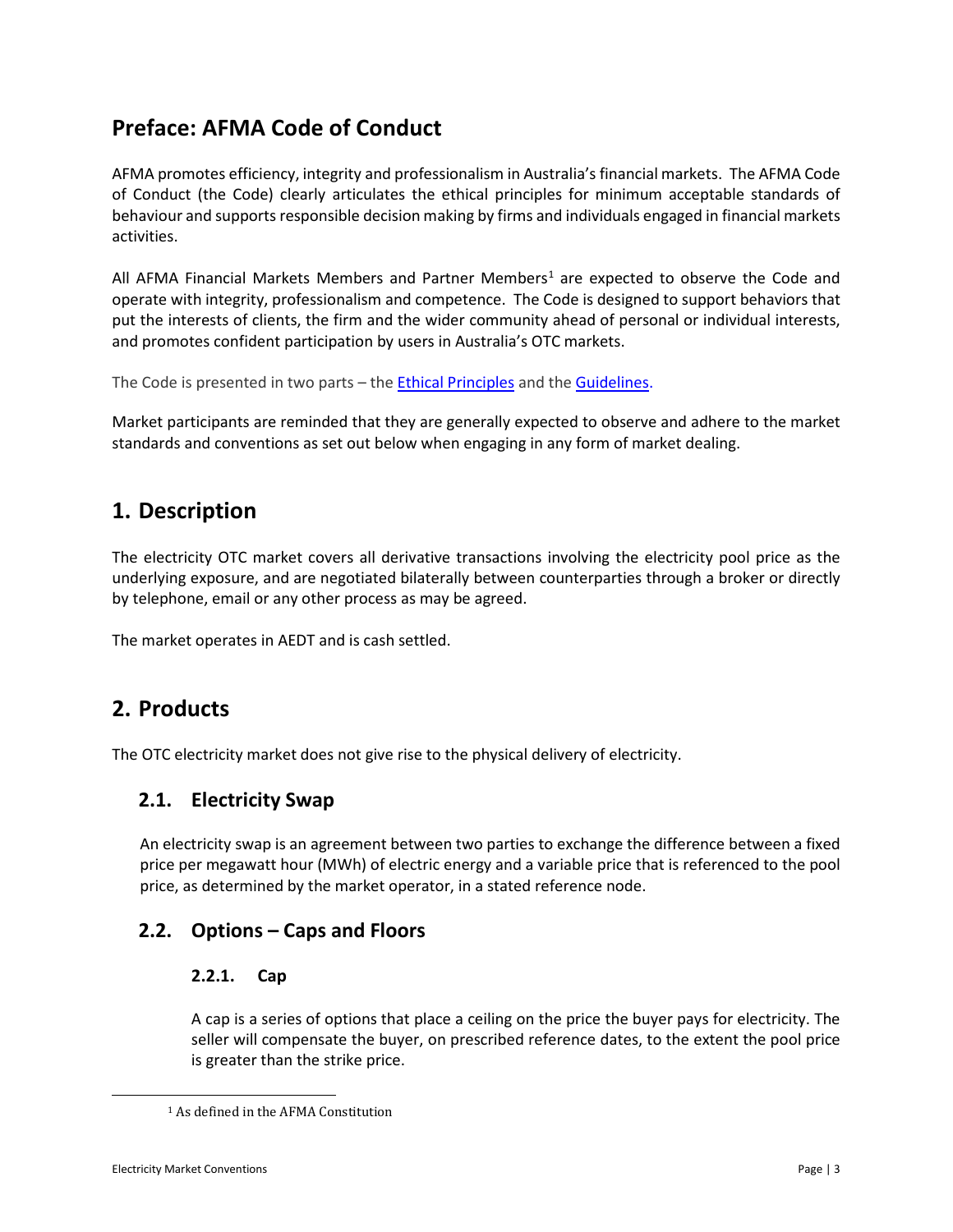### <span id="page-3-0"></span>**2.2.2. Floor**

A floor is a series of options that protect the buyer from a fall in pool prices below a specified level. The seller will compensate the buyer, on prescribed reference dates, to the extent the pool price is less than the strike price.

### <span id="page-3-1"></span>**2.3. Swaption**

<span id="page-3-2"></span>A swaption is an option to enter into a swap on a future date and at a predetermined fixed price.

#### **2.3.1. Call Swaption**

The buyer of a call swaption has the right, but not the obligation, to buy a swap on a future date at a predetermined fixed price. The fixed price of the swap is the strike price of the swaption.

#### <span id="page-3-3"></span>**2.3.2. Put Swaption**

The buyer of a put swaption has the right, but not the obligation, to sell a swap on a future date at a predetermined fixed price. The fixed price of the swap is the strike price of the swaption.

## <span id="page-3-5"></span><span id="page-3-4"></span>**2.4. Average Price (Asian) Calls and Puts**

#### **2.4.1. Asian Call**

An Asian call is a derivative with a payout calculated with reference to a specified averaging period that places a ceiling on the price the buyer pays for electricity. The seller will compensate the buyer, on prescribed reference dates, to the extent the unweighted arithmetic mean of the reference pool price during the specified averaging period exceeds the strike price.

The averaging period is agreed in advance by both parties based on Eastern Standard Time.

#### <span id="page-3-6"></span>**2.4.2. Asian Put**

An Asian put is a derivative with a payout calculated with reference to a specified averaging period that protects the buyer from a fall in pool prices below a specified level. The seller will compensate the buyer, on prescribed reference dates, to the extent the unweighted arithmetic mean of the reference pool price during the specified averaging period is less than the strike price.

The specified averaging period is agreed in advance by both parties based on Eastern Standard Time.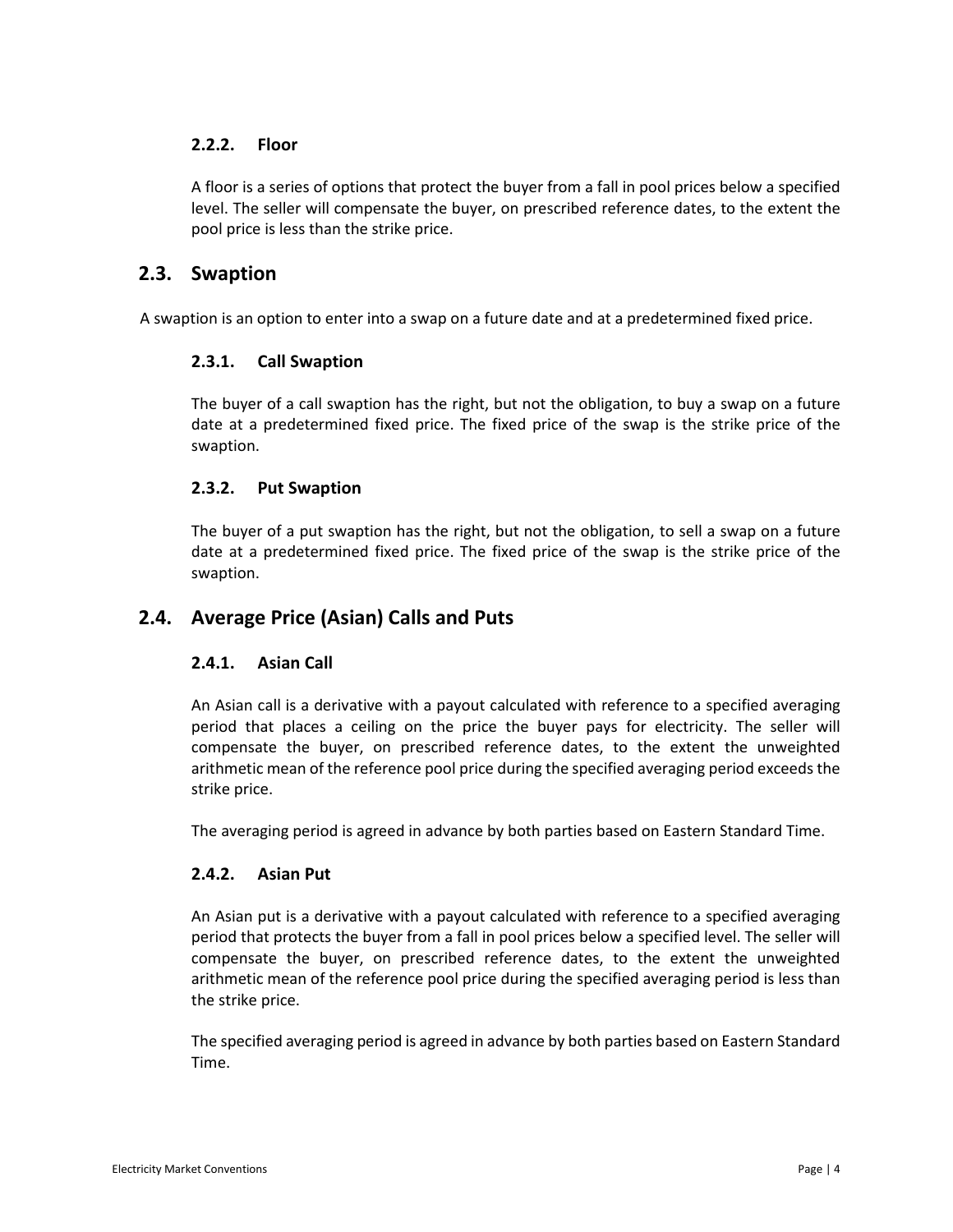## <span id="page-4-0"></span>**2.5. Collar**

A collar is a combination of any of the following, where one is sold and the other purchased:

- A cap and a floor
- An Asian call and an Asian put
- A call swaption and a put swaption

A party is buying a collar if they are the buyer of the call/cap and the seller of the put/floor.

The premium payment dates are made in line with premium payment date conventions as pe[r Section](#page-7-0)  [3.11.](#page-7-0) The expiry convention of the swaption collar is in line with the option expiry conventions as per [Section 3.12.](#page-7-1) All collars will be exercised in accordance wit[h Section 3.16.](#page-9-6)

## <span id="page-4-2"></span><span id="page-4-1"></span>**2.6. Captions**

#### **2.6.1. Call Caption**

A call caption gives the buyer the right but not the obligation to buy a cap with a predetermined strike and premium at a future point in time.

The buyer pays an upfront premium for the option over the cap and a subsequent premium if the buyer exercises that option to enter into the cap transaction.

#### <span id="page-4-3"></span>**2.6.2. Put Caption**

A put caption gives the buyer the right but not the obligation to sell a cap with a predetermined strike and premium at a future point in time.

The buyer pays an upfront premium for the option over the cap and subsequently receives a premium if the buyer exercises that option to sell the cap.

The premium payment dates are made in line with premium payment date conventions as per *Section 3.11*. The expiry convention of the option over the cap is in line with the option expiry conventions as per *Section 3.12*.

## <span id="page-4-4"></span>**2.7. Secondary SRAs**

A secondary SRA is an agreement between two parties to exchange the difference between a fixed price and a floating price per unit of directional interconnector. The floating price is referenced to the inter regional settlements residue as calculated by Australian Energy Market Operator (AEMO) in accordance with clause 4.1(c)(i) of the Auction Rules, dated 7 November 2014, which are published on the AEMO [website.](http://www.aemo.com.au/Electricity/National-Electricity-Market-NEM/Settlements-and-payments/Settlements/Settlements-Residue-Auction/Rules)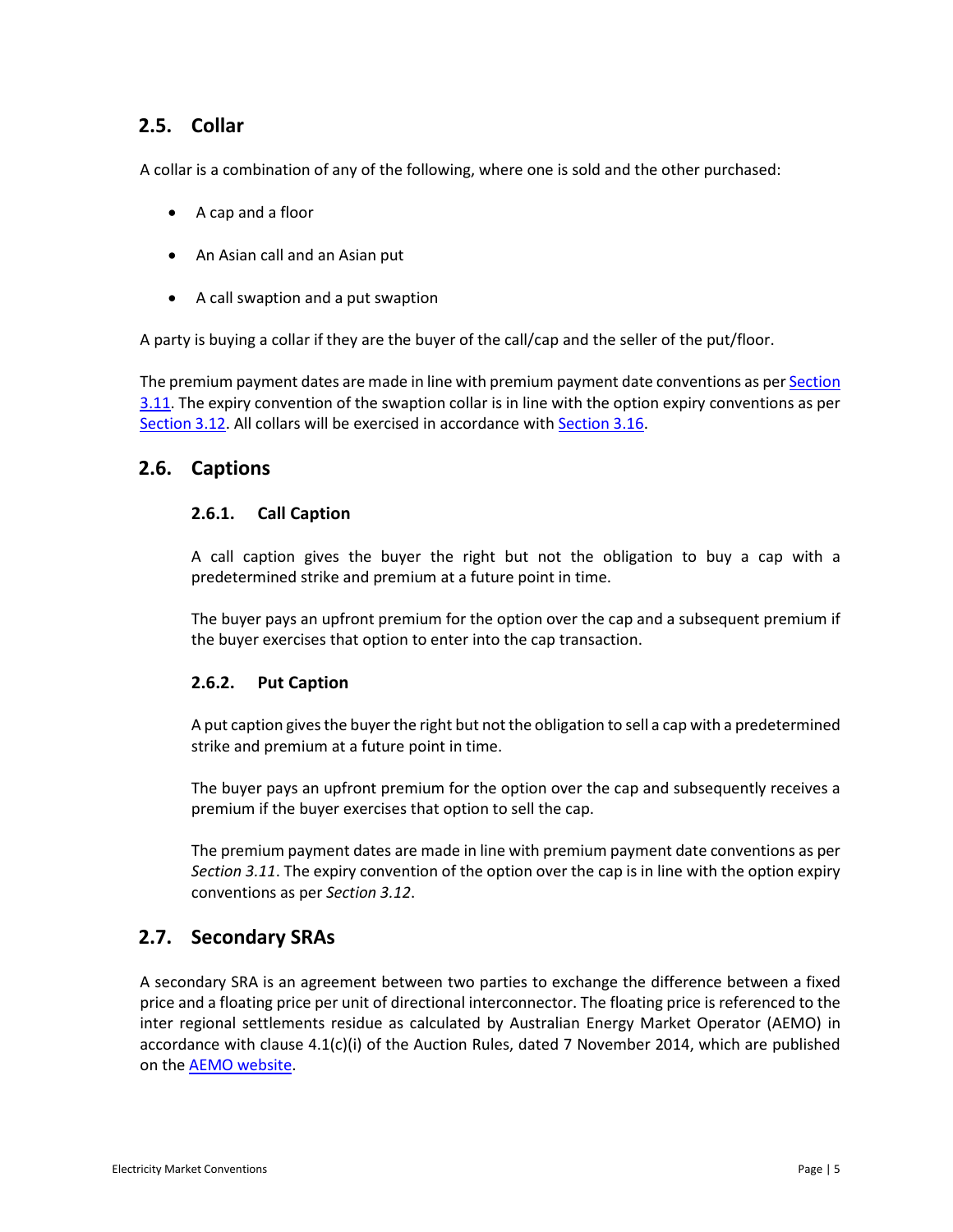## <span id="page-5-0"></span>**3. Dealing**

## <span id="page-5-1"></span>**3.1. Methods of Dealing**

Through a broker or directly by telephone, online trading platforms, email or any other process as may be agreed.

## <span id="page-5-2"></span>**3.2. Electronic Dealing**

At the discretion of the parties.

## <span id="page-5-3"></span>**3.3. Business Days**

As the parties require, normally 8:00am to 5:00pm.

Business day means a day on which the banks are open in the capital city of the state in which the regional reference node is located.

Counterparties may negotiate variations to this convention on a bilateral basis at the time of dealing.

## <span id="page-5-4"></span>**3.4. Standard Transaction Size (market parcel)**

The standard transaction size for all OTC electricity derivatives will be 5 MW unless otherwise specified when the order is placed or as subsequently varied.

## <span id="page-5-5"></span>**3.5. Two Way Pricing**

This is where a counterparty quotes simultaneous bid and offer prices for a product.

Counterparties are not obliged to quote two way prices and may choose only to quote either a bid or an offer.

## <span id="page-5-7"></span><span id="page-5-6"></span>**3.6. Quotation Conventions**

### **3.6.1. General Conventions**

Electricity units are traded with reference to the instantaneous power in megawatts (MW).

Electricity prices are quoted as a price per unit of electrical energy, being dollars per megawatt hour (\$/MWh).

The trading day for electricity contracts begins at 0000 and ends at 2400 and is always based on Eastern Standard Time. This should not be confused with the physical market conventions.

The following terms can be used when quoting: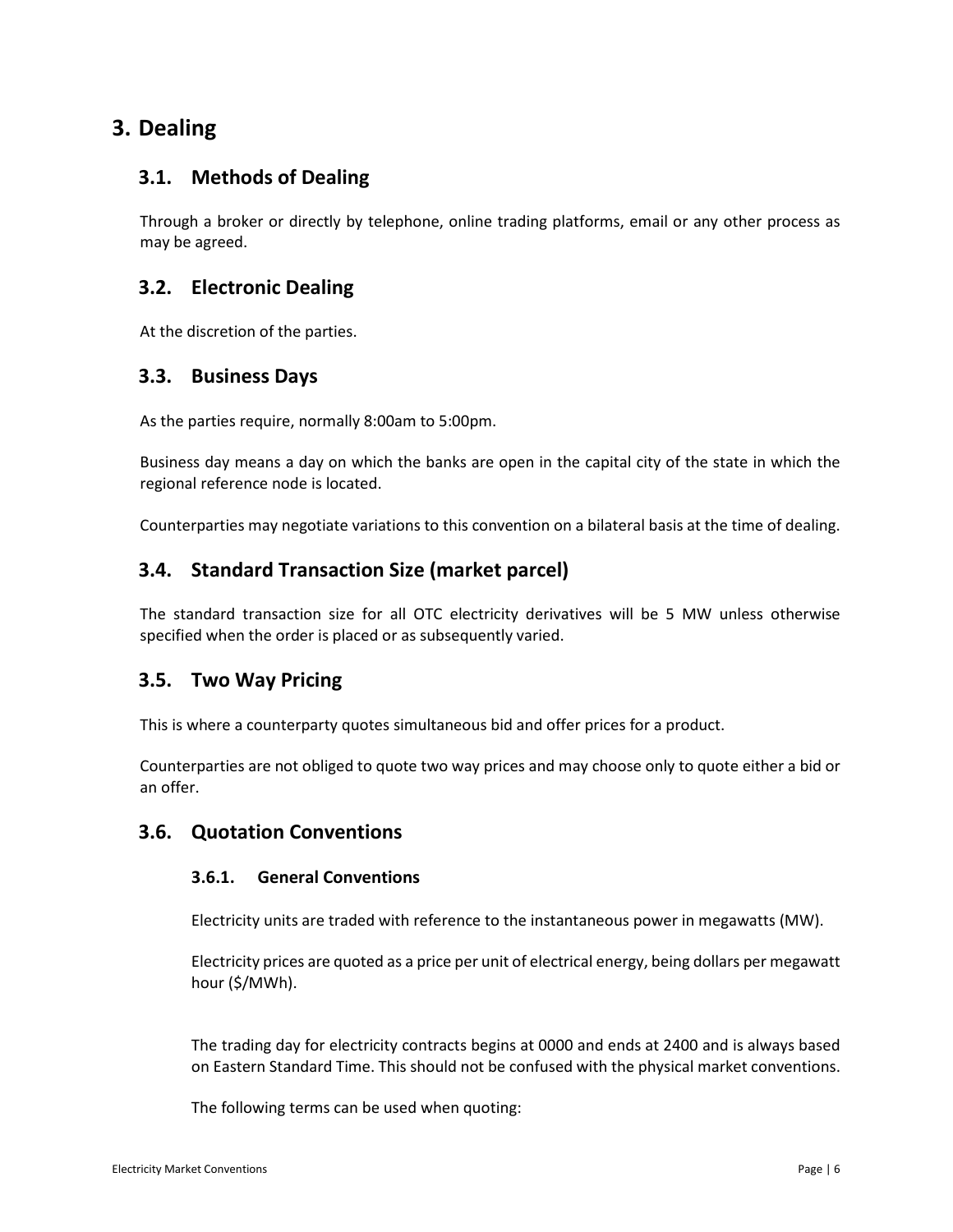- *NEM Peak* Period starting 0700 to period ending 2200 on all Mondays to Fridays when the major trading banks are open for business in the state capital. Note that the NSW Bank Holiday in August and Easter Tuesday in Tasmania will each be designated a peak day.
- *NEM Off Peak* Any period other than NEM peak.
- *Flat Load* Covers NEM peak and NEM off peak periods.

The following locations represent each regional reference node:

- New South Wales Sydney West 330kV node
- Victoria Thomastown 66KV node
- South Australia Torrens Island Power Station 66kV node
- Queensland South Pine 275KV node
- Tasmania George Town 220KV node

NEM peak, NEM off peak and flat load implies that the same capacity of MW applies to each Calculation Period in the period.

#### <span id="page-6-0"></span>**3.6.2. Option Conventions**

Premiums will be quoted in a \$/MWh format.

### <span id="page-6-1"></span>**3.7. Other Instrument Conventions**

Not applicable.

### <span id="page-6-2"></span>**3.8. Basis**

Not applicable.

### <span id="page-6-3"></span>**3.9. Maturity Conventions**

Not applicable.

## <span id="page-6-4"></span>**3.10. Settlement Rate or Index**

Not applicable.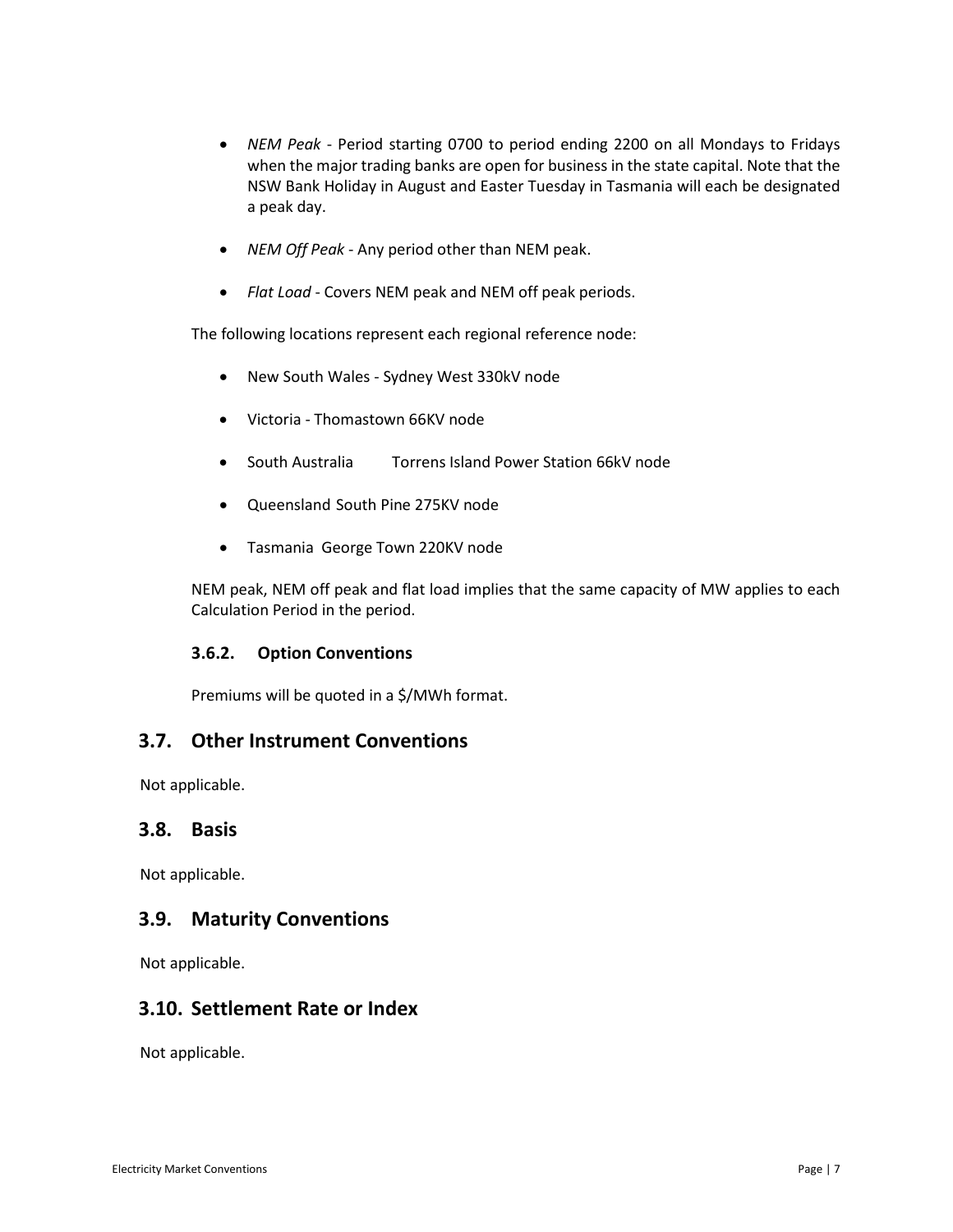## <span id="page-7-0"></span>**3.11. Premium Payment Date(s)**

Premiums will be payable on the next NEM settlement date after either the trade date of a transaction or exercise date of a caption (as applicable), unless that date is within two local business days of the next NEM settlement date, in which case the payment may be made on the subsequent NEM settlement date.

## <span id="page-7-1"></span>**3.12. Options Expiry Conventions**

Option expiry time, except for Asian options, will be up to 3pm AEDT. The date of expiry for swaptions and captions will be six weeks prior to the calendar day before the commencement of the period covered by the underlying swap. If this day is not a business day in any one of the NEM regions the expiry date will be the following business day.

Counterparties should confirm the precise date for the options expiration at the time of dealing.

The standard exercise practice is 'all or nothing' and partial exercise should be negotiated bilaterally on a deal by deal basis between the parties.

## <span id="page-7-3"></span><span id="page-7-2"></span>**3.13. Dealer and Broker Conventions**

#### **3.13.1. Firmness**

Dealers and brokers must clearly indicate whether prices being quoted are firm or indicative. A price quoted is firm unless otherwise stated in an unambiguous manner.

A price given to a broker by a counterparty remains firm even if the dealer who has placed the order is unavailable and/or away from their desk.

If a dealer provides a firm order with a broker, and is hit on that order, the dealer must deal at the level specified for a transaction size in line with *Section 3.4* of these conventions. It is not necessary for the broker to communicate to the counterparty that the live price has been hit in order for the deal to be completed. Prices displayed on broker screens must be firm unless clearly indicated otherwise.

A transaction is entered into at the time that the terms of the transaction are agreed between the dealers (whether orally or otherwise). This occurs when a dealer communicates to another dealer its acceptance of an offer that the other dealer has made.

Offers to enter into a transaction communicated by a broker on behalf of a dealer must be firm offers (unless unambiguously expressed otherwise) which can be accepted until they are withdrawn by the broker at the offering dealer's request. A broker must communicate offers only in the exact terms instructed by the offering dealer and must not vary any offer which a dealer requests be communicated by the broker. An offer communicated by a broker may be accepted by another dealer communicating acceptance to the broker (which is received by the broker on behalf of the offering dealer). The transaction is agreed, and the dealers are bound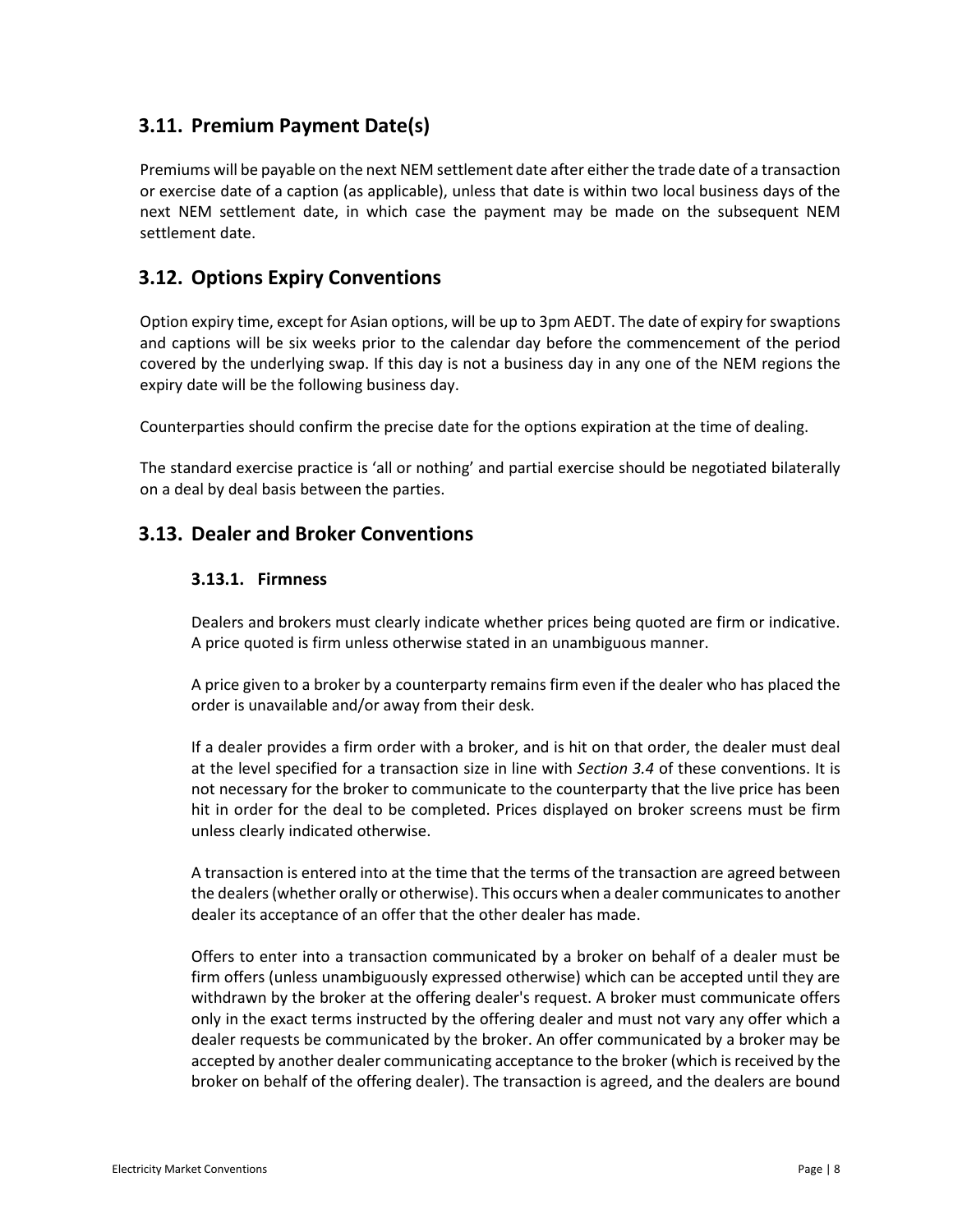to its terms, from the time that the acceptance of the offer is communicated to the broker, whether or not acceptance has been communicated to the offering dealer.

If the terms of a transaction accepted by a dealer differ from the terms which the offering dealer made, and instructed the broker to communicate, then the offer made by the offering dealer has not been accepted and no transaction is entered into. This applies whether or not the difference was caused by an error of the broker. A broker is authorised only to communicate the offers made by a dealer and receive acceptance of them on behalf of the dealer. A broker is not authorised to vary any offer made by a dealer or to negotiate its terms and an offering dealer is not responsible for any error of the broker or anything done by the broker outside its limited authority.

#### <span id="page-8-0"></span>**3.13.2. Credit Constraints**

Brokers must maintain up to date knowledge of any counterparty credit constraints. Dealers must inform brokers of their credit availability with their counterparties and any specific limits such as tenor that may be applicable for each counterparty. Credit constraints cannot be revised at the point of execution.

Dealers must not cite the non availability of credit limits for the purpose of avoiding a deal with a counterparty or completing an agreed deal, when this is not true.

Where a dealer has more than one name in which they can deal, they should use reasonable endeavours to switch names if the other counterparty cannot trade with one of the entities.

#### <span id="page-8-1"></span>**3.13.3. Referencing Prices**

If an order is placed with a broker under reference then that price should not be displayed on the broker screen unless clearly marked as being under reference and the broker should refer to the trader before dealing at the specified price.

A broker may only reference their entire broker screen if all the respective traders have specifically referenced every price on that particular screen. If this is not the case, then the broker must instead remove the prices that have been specifically referenced, leaving only live prices on the screen.

#### <span id="page-8-2"></span>**3.13.4. Refreshed Prices**

End of day prices must be cleared before 08:50 AEDT the following day. All onscreen prices are deemed to be firm from 09:50 AEDT till 12:30 AEDT and again from 14:00 AEDT until 16:00 AEDT. Screens should be refreshed by 14:00 AEDT following the broker confirming with the dealer that the price is firm again. If this is not possible, any bid or offer that cannot be reconfirmed should be removed from the screen.

Outside these times, dealers should check the firmness of a price with the broker before dealing.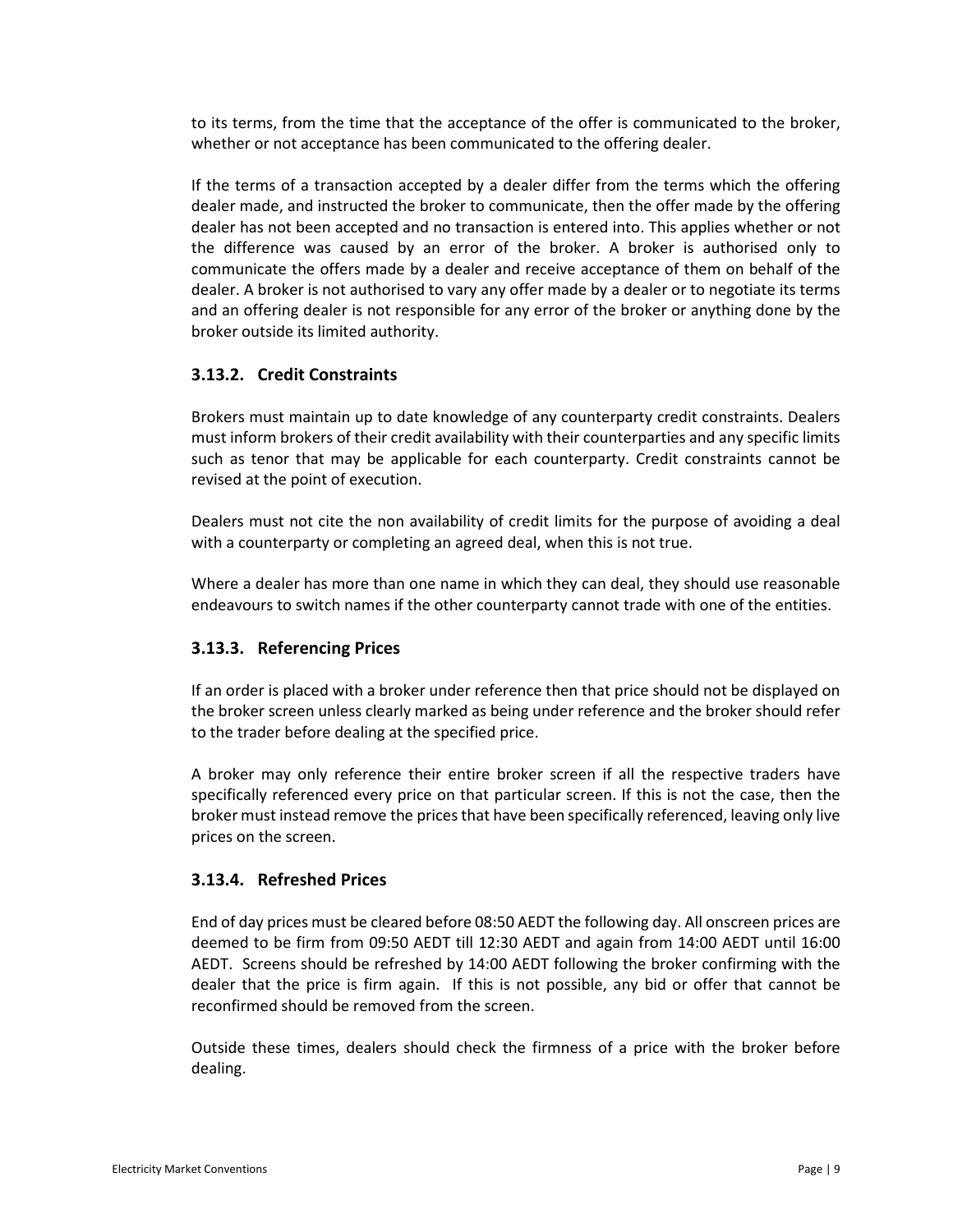### <span id="page-9-0"></span>**3.13.5. Non – Standard Contract Clauses**

From time to time participants may look to post prices with brokers that are subject to "non standard" contracting provisions.

Brokers should consider the number of participants who are able to trade using the non standard clause(s) before showing the price to the market. If shown to the market, such prices should be shown separate to the "main" screen area (e.g. off to the right).

#### <span id="page-9-1"></span>**3.13.6. Off Screen Prices**

Off screen bids and offers are a genuine trading strategy, however dealers and brokers should continue to apply OTC conventions and code of conduct principles in the use of off screen bids and offers. For example:

- Firmness of quotation rules are the same whether a price is on screen or not
- Timing of stack rules still apply, e.g. first bid at a given price is the first one to trade if a price is given

## <span id="page-9-3"></span><span id="page-9-2"></span>**3.14. Confidentiality**

#### **3.14.1. Point of Dealing**

Brokers must not pass names of counterparties prior to dealing, unless both parties have agreed to the passing of names.

### <span id="page-9-4"></span>**3.14.2. Subsequent to Deal Execution**

When dealing directly or through a broker neither of the parties should disclose the name of the counterparty to other market participants.

## <span id="page-9-5"></span>**3.15. Credit**

Deals are subject to credit limits. If a party is unable to deal with a counterparty due to credit constraints the relevant counterparty and brokers must be informed of this as soon as is practicable.

The quoting of a firm price direct to a counterparty signifies that that counterparty has credit lines in place sufficient to cover the transaction quoted or the standard sized dealing parcel if no amount has been stated.

## <span id="page-9-6"></span>**3.16. Exercise of Options**

Exercise will be automatic for caps and floors.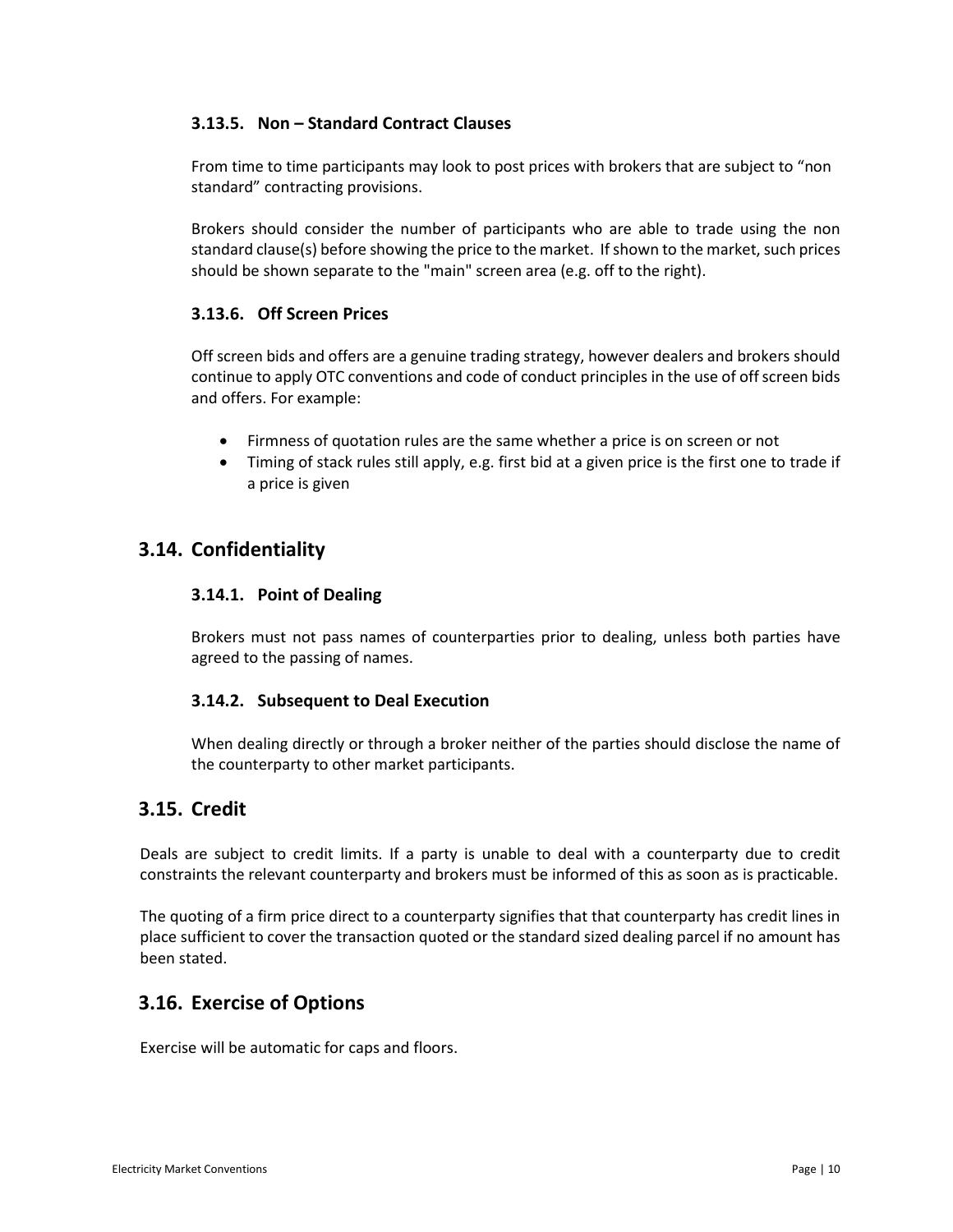Exercise will be automatic for Asian calls and puts if the unweighted arithmetic mean of the relevant reference price is above the strike price for a call or below the strike price for a put.

In the case of swaptions it will be the responsibility of the buyer to notify the seller, by the nominated expiry time on the expiry date, whether they intend to exercise the option.

## <span id="page-10-0"></span>**3.17. Data Source**

Not applicable.

## <span id="page-10-1"></span>**3.18. Pricing formulae**

Not applicable.

### <span id="page-10-3"></span><span id="page-10-2"></span>**3.19. Other**

#### **3.19.1. Capacity to Deal**

It is the responsibility of the counterparty to a transaction to ensure that their counterpart dealer is an authorised dealer for that entity.

However, if an authorised dealer enters into negotiations or shows a price for a transaction all other dealers are entitled, without further enquiry, to assume in all dealings that the counterparties authorised dealer have in place all necessary authorities and delegations to enter into the transaction. It is inappropriate for a counterparty to require other dealers to take the risk that the member's dealer is trading without authority by advising the counterparty of the dealer's dealing limits.

## <span id="page-10-4"></span>**4. Confirmations**

### <span id="page-10-5"></span>**4.1. Timing**

Written confirmation of transactions will be initiated by the floating rate payer (or the option seller in the case of an option transaction) and then authorised and returned by the fixed rate payer (or the option buyer). The parties may agree to vary these arrangements from time to time.

Confirmations will be sent on the business day following the trade date and returned on the next business day after that.

Where the terms of the transaction are not standard in nature, additional drafting of confirmations may be required. In these instances, the timing convention as outlined above may be varied and the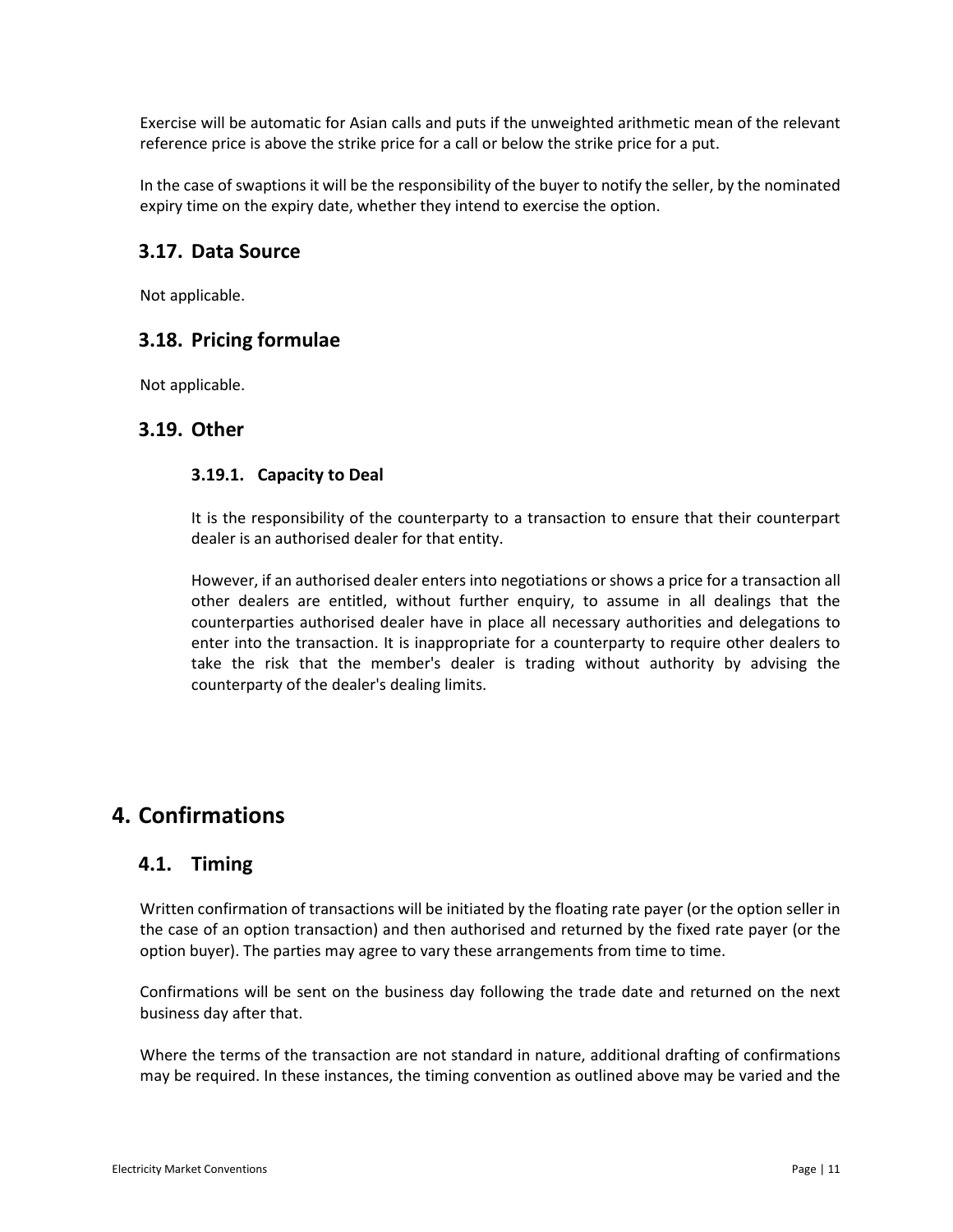issuance of a term sheet for non standard transactions should immediately follow the agreement of the transaction.

<span id="page-11-0"></span>The issuance of term sheets for non standard transactions should follow the conventions set out in [Section 4.1.1.](#page-11-0)

#### **4.1.1. Term Sheets for Non Standard Transactions**

If there is to be any delay in the issuing of a confirmation for a transaction following its agreement, the floating rate payer (seller) should prepare and send a term sheet to the relevant parties outlining the details of the agreed transaction.

This term sheet is not a substitute for a confirmation, but is an appropriate measure to ensure all parties are aware of the key terms of the transaction that has been agreed.

The term sheet should contain the key terms of the transaction, including (as appropriate):

- Trade date
- Buyer (fixed rate payer)
- Seller (floating rate payer)
- Start date
- End date
- Product type
- Volume profile
- Price profile
- Regional reference node of the floating price
- Brief details of any additional features agreed between the parties
- Exercise date

The term sheet should be prepared by the dealer of the floating rate payer (seller) according to the terms agreed with the fixed rate payer (buyer) and sent to their middle and back offices, as well as to the corresponding dealer of the fixed rate payer.

The back office of the floating rate payer should send the term sheet to the back office of the fixed rate payer.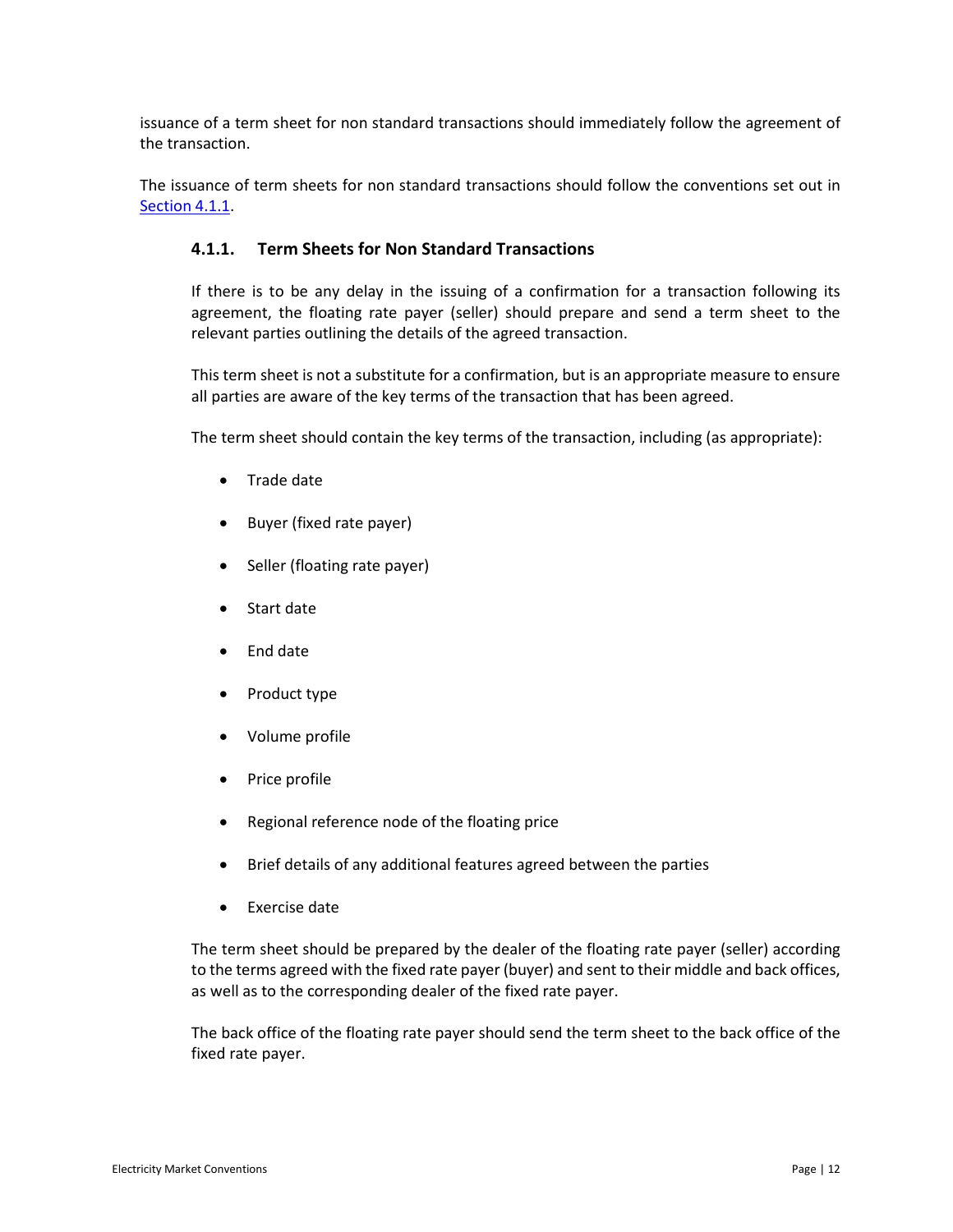This process will ensure all relevant parties are kept informed of the transactions agreed between the dealers.

The subsequent formal confirmation of the transaction should occur as soon as possible after the transaction has been agreed.

## <span id="page-12-0"></span>**4.2. Obligations of Dealers**

The trader should enter the deal in a timely manner to enable written confirmations to be sent out in accordance with **Section 4.1**.

If one party to a deal wishes to affirm it, the trader, or another suitably authorised employee, should contact the counterparty to verbally affirm it. Ideally such affirmations should be done within one hour of the trade but at the latest by close of business the same day.

### <span id="page-12-1"></span>**4.3. Documentation**

Counterparties should refer to the AFMA *[Guide to Australian OTC Transactions](http://www.otcguide.com.au/home)*.

## <span id="page-12-2"></span>**5. Settlements**

## <span id="page-12-3"></span>**5.1. Cash Settlements**

NEM prices and fixed prices are rounded to 2 decimal places (dp) and applied to each Calculation Period. Conversions of MW to MWh are rounded to 4 dp. Calculation Period settlement amounts are then rounded to 4 dp and weekly settlement to 2dp.

The Billing Period corresponds to the Australian Energy Market Operator (AEMO) billing period.

#### **Settlement calculations under the AFMA Carbon Benchmark Addendum**

The Average Carbon Intensity (ACI) is rounded to 4dp, the Carbon Reference Price (CRP) is a dollar value and rounded to 2 dp. The resulting Carbon Adjustment (CA) is rounded to 2 dp and applied to all Calculation Periods in a particular Billing Period.

The methodology behind, and an example of, the calculation of ACI is provided in Part 3.8.20 of the subscription-based ["Guide to Australian OTC Transactions"](http://www.otcguide.com.au/home.html).

### <span id="page-12-4"></span>**5.1.1. Electricity Swaps**

Settlement will be in accordance with the schedule established by the market operator in the host or reference node (currently the 20th business day following the end of the billing period). Parties may vary the settlement arrangements if both agree.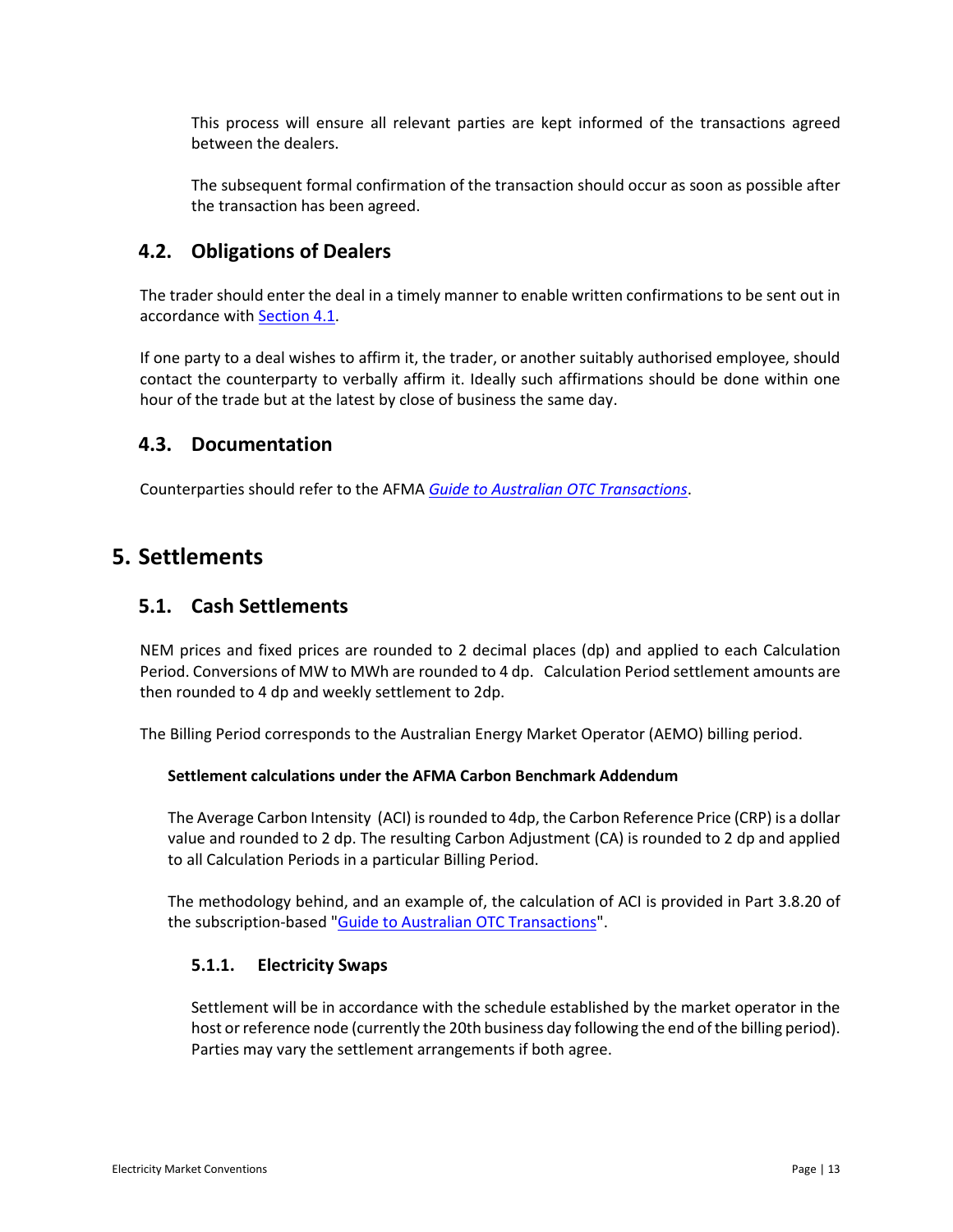Determination of settlement amounts require the quantity quoted in MW to be converted to a Notional Quantity of MWh per Calculation Period to account for the spot price calculations.

Calculation Periods are aligned to trading intervals under the National Electricity Rules, which are 30 minute periods up until 30 June 2021 and 5 minute periods from 1 July 2021 onwards.

The Notional Quantity per Calculation Period (in MWh) is determined by multiplying the capacity amount (in MW) by the period of time comprising the Calculation Period (in hours).

The settlement formula for a standard bilateral swap, in each Calculation Period, is as follows:

*Notional Quantity (in MWh) x [Fixed Price (in \$/MWh) - Spot Price (in \$/MWh)] = Settlement Amount (in \$)*

The settlement amounts may be positive or negative over time.

#### <span id="page-13-0"></span>**5.1.2. Caps and Floors**

Settlement will be in accordance with the schedule established by the market operator in the host or reference node (currently the 20th business day following the end of the billing period). Both parties may vary the settlement arrangements.

Caps and floors are also settled on a Notional Quantity per Calculation Period basis, with the Calculation Periods aligned to trading intervals under the National Electricity Rules.

The settlement amounts can only be positive.

#### <span id="page-13-1"></span>**5.1.3. Asian Calls and Puts**

Settlements resulting from strike price differentials under Asian calls and puts are payable on the next NEM settlement date after the end of the averaging period, except if that date is within two local business days of the end of the averaging period, in which case the payment may be made at the subsequent NEM settlement date.

#### *Strike Price Differential*

The price, expressed as a price per unit, equal to the excess, if a positive number, of the strike price over the unweighted arithmetic mean of the relevant price for each pricing date that occurs during the averaging period where a put. Alternatively the price, expressed as a price per unit, equal to the excess, if a positive number, of the unweighted arithmetic mean of the relevant price for each pricing date that occurs during the averaging period over the strike price where a call.

The strike price differential is to be calculated to 4dp, settlement amounts to 2dp.

Settlement amounts can only be positive.